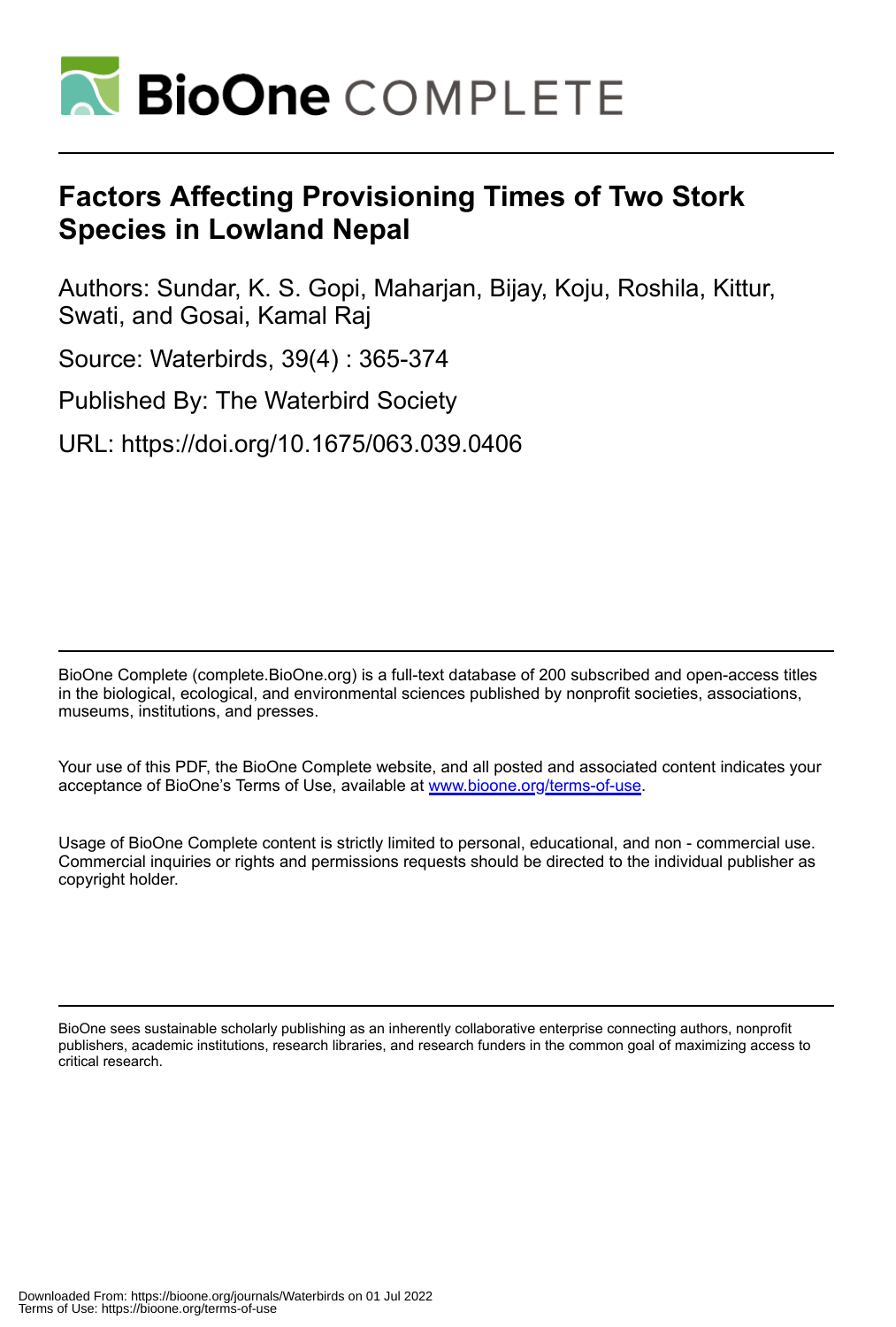# **Factors Affecting Provisioning Times of Two Stork Species in Lowland Nepal**

K. S. Gopi Sundar<sup>1,2,\*</sup>, Bijay Maharjan<sup>3</sup>, Roshila Koju<sup>3</sup>, Swati Kittur<sup>2</sup> and Kamal Raj Gosai<sup>3</sup>

1 Program SarusScape, International Crane Foundation, E 11376, Shady Lane Road, Baraboo, Wisconsin, 53913, USA

2 Cranes and Wetlands Programme, Nature Conservation Foundation, 3076/5, 4th Cross, Gokulam Park, Mysore, 570002, India

3 Khwopa College, Department of Environmental Science, Dekocha, Changunarayan Road, Bhaktapur, 44800, Nepal

#### \* Corresponding author; E-mail: gopi@savingcranes.org

**Abstract.—**The ecology of stork colonies in southern Asia are very poorly understood. Factors affecting provisioning times of adults were evaluated at nests of two stork species, the Asian Openbill (*Anastomus oscitans*) and the Lesser Adjutant (*Leptoptilos javanicus*), in lowland Nepal, where the landscape is dominated by multi-cropped agriculture fields. Analyses focused on understanding if provisioning times were influenced more due to colony-level variables, wetlands around colonies, or season. Using generalized additive mixed models and the information-theoretic approach, colony-level variables (brood size and chick age) showed non-trivial associations with provisioning times (substantially better than the null model). Univariate models with colony size and wetlands had poor support (worse than the null model). Season, which represented the changing cropping patterns, rainfall, and wetness on the landscape, was the most important variable for both species. The combination of season and wetlands was very important for provisioning Asian Openbills whose chicks fledged during the monsoon (July-October), but not for Lesser Adjutants whose chicks fledged in the drier winter months (November-February). Results strongly suggest that changing cropping patterns to a drier monsoonal crop, or reductions in wetland extents, will be detrimental to storks in Nepal. *Received 9 April 2016, accepted 17 July 2016.*

**Key words.—**agriculture, *Anastomus oscitans*, Asian Openbill, foraging, Kapilvastu, *Leptoptilos javanicus*, Lesser Adjutant, Nepal, Rupandehi.

#### Waterbirds 39(4): 365-374, 2016

The utility of landscapes dominated by crops for waterbird breeding and foraging is increasingly being recognized around the world. An increase in the extent of crops, such as rice cultivation, in association with additional factors, such as climate, prey availability and minimal human persecution, can facilitate population increases of waterbird species (Tourenq *et al*. 2004; Fasola *et al*. 2010; Sundar and Subramanya 2010; Sundar 2011). When crop fields occur in combination with other habitats, including humanmodified and natural wetlands, mechanisms that facilitate persistence of waterbird populations can be complex. For example, several waterbird species, including herons, ibises and storks, show strong preferences for wetlands relative to rice fields as foraging and breeding habitats, particularly when conditions such as water depth and prey availability are favorable (Tourenq *et al*. 2001; Sundar 2006; Fidorra *et al*. 2015).

Waterbird foraging behaviors can be powerful indicators of the quality of landscapes and ecosystems. In natural wetlands, population dynamics of colonial nesting species demonstrate strong relationships with foraging behavior, thus reflecting wetland quality (Frederick *et al*. 2009), as well as changing conditions during the nesting season (Bryan and Coulter 1995). Studies to test if strong and clear relationships exist between waterbird foraging behavior and habitat features in landscapes dominated by cultivation are relatively rare, but show similar relationships (Alonso *et al*. 2011). Such studies are extremely important to assess if waterbird behaviors that are relatively easy to observe could be used to understand quality of agricultural landscapes for waterbirds.

Provisioning at nests is one such easily observed behavior in colonial nesting waterbird species. Chick aggression seems unaffected by provisioning rates in herons, suggesting that adult birds provision at levels required to cater to the entire brood (Sullivan 1988). When adults cannot provide food at required levels, chicks use lower provisioning rates as a stimulus to switch to more profitable nests nearby (Redondo *et al*. 1995). Faster provi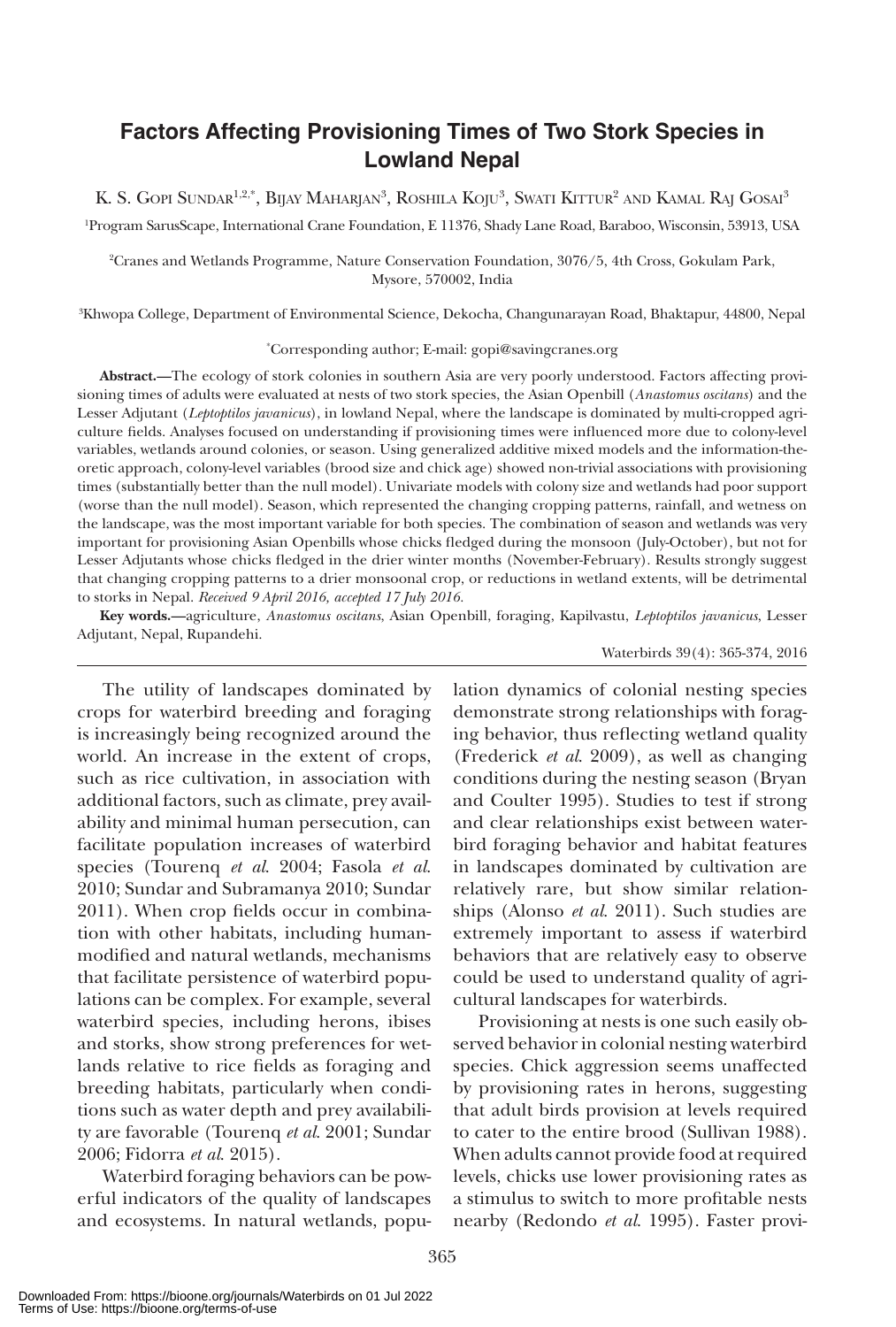sioning, especially immediately after chicks hatch, were very important for nest survival in Great Blue Herons (*Ardea herodias*) (Auclair *et al*. 2015). While provisioning times can vary among individuals of a species, and between years, flight distances increased as the breeding season progressed, suggesting prey depletion in the nearest sites (Brzorad *et al*. 2015). In one experiment on storks, sites with supplementary foods had higher provisioning rates compared to sites without supplementary foods (Moritzi *et al*. 2001). Prey availability near breeding colonies was reflected by provisioning times, with birds shortening foraging trips considerably when prey was super-abundant (Anderson *et al*. 2005). Variations in prey availability caused strong variations in breeding success, including marked reductions in chick survival when prey became scarce (Anderson *et al*. 2007).

The majority of studies showcase the importance of larger-scale variables (habitat availability, progression of the nesting season), and that of a few colony-level variables (colony size, brood size, chick age). None, however, have tested the relative importance of both. We posited that relationships between the variables introduced above and provisioning times (time taken in minutes by adults to return to nests with food) at breeding colonies in agricultural landscapes should be similar to observations in protected wetland systems. We also tested the relative importance of larger-scale and colony-level variables for two stork species in an agricultural landscape in lowland Nepal.

Ecology of colonial nesting waterbirds, particularly storks, are very poorly known from Africa and Asia, and detailed studies at landscape scales focusing on specific aspects such as foraging ecology are exceedingly rare (e.g., Kalam and Urfi 2007). In this paper, we focus on understanding factors that affect provisioning times in two stork species, the Asian Openbill (*Anastomus oscitans*) and the Lesser Adjutant (*Leptoptilos javanicus*). Asian Openbills characteristically nest in large colonies, feed largely on snails, and forage in multiple habitats, including natural wetlands, irrigation canals, and agricultural fields (Kahl 1971; Datta and Pal 1993; Sundar 2006). Conversely, Lesser Adjutants have very widely varying colony sizes, though never > 50 nests, and, until recently, were thought to breed exclusively in protected reserves with nesting trees located in or near large marshes (Hancock *et al*. 1992). The discovery of a number of colonies on trees located in rice paddies in Nepal underscores how little is known of this large stork species (Baral 2005; Sharma 2006; Karki and Thapa 2013). There is inadequate data to assess the global status of both stork species definitively, but available information has been used to classify Asian Openbills as "Least Concern" (BirdLife International 2012) and Lesser Adjutants as "Vulnerable" (BirdLife International 2013). This is the first detailed study of Asian Openbill and Lesser Adjutant requirements during the breeding season, and an exploration of how they fare in agricultural landscapes.

We were interested to understand how provisioning times of the two species were related to larger-scale variables (extent of foraging habitat around colonies), one temporal variable (progression of the nesting season), and three colony-level variables (colony size; brood size; chick age). Our *a priori* hypotheses were that provisioning times would: 1) be influenced more by larger-scale and temporal variables relative to colony-level variables; 2) be inversely proportional to extents of wetlands, with more wetlands around colonies also reducing the impact of potential food depletion as the nesting season progressed; and 3) be related to colony size, progression of the nesting season and wetland availability, with the specific assumption that more wetlands around colonies would reduce impacts of larger colonies.

#### **METHODS**

# Study Area

We conducted this study in the central lowlands of Nepal spanning parts of the two Districts of Kapilvastu and Rupandehi (Fig. 1A, 1B). Climatically, this area is very similar to the Gangetic floodplains with three distinct seasons (summer: March to June; monsoon,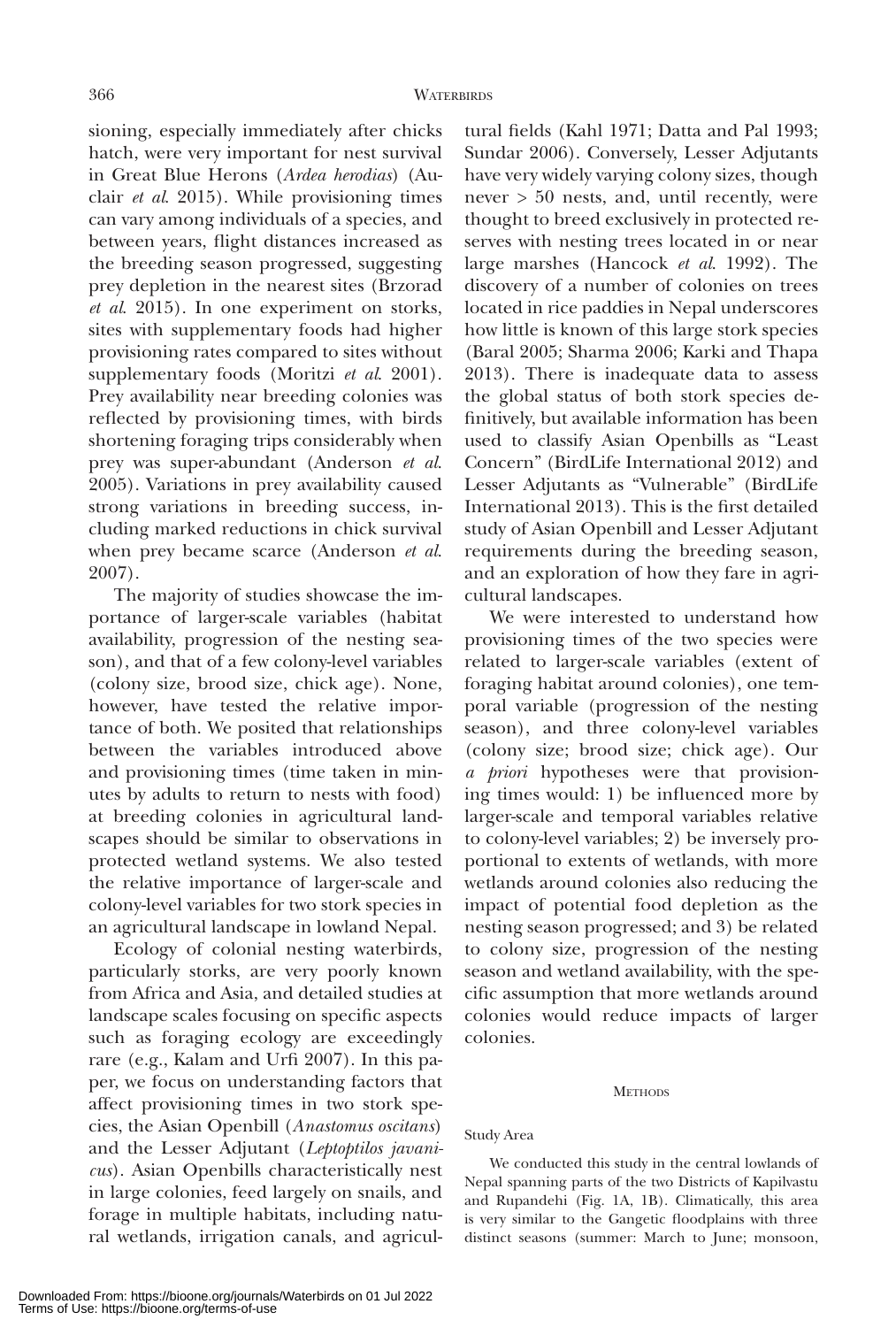

**Figure 1. The study area showing: (A) the location of the two focal Districts in Nepal; (B) the location of the detailed study area (polygon) within Rupandehi and Kapilvastu Districts; and (C) survey route, locations and sizes of colonies of two stork species, and 5-km radius buffers drawn around focal colonies to measure availability of wetlands.**

or rainy season: July to October; winter: November to February), the average temperatures varying between 12 °C to 42 °C, and seasonal rainfall with an annual average of approximately 1,200 mm. Agriculture is the dominant land use in the southern and central parts of both Districts (Kapilvastu: 60% of total area; Rupandehi: 74% of total area), with forests dominating the northern parts. Crops are planted to match the seasons, with flooded rice paddies during the monsoon followed by a combination of wheat and vegetables in the winter, and vegetables and fruits during the summer. Irrigation is largely rain-fed during the monsoon, and through artesian wells, bore wells and pumping from rivers and wetlands during the rest of the year.

Wetlands (foraging habitat) were very rare in both Districts, and there is no robust documentation of the actual extent of wetlands. Wetlands were a mixture of types including seasonal marshes, artificially constructed irrigation tanks, village ponds, oxbow lakes, and lakes. Small rivers and irrigation canals provided additional foraging habitats to storks. All wetlands and rivers experienced a very wide variety of human use, including harvest of wild vegetation, fishing, tuber collection, and grazing of cattle, pigs and goats (B. Maharjan and R. Koju, pers. obs.). Trees (nesting habitat) were scattered as fruit groves, roadside plantations, clumps retained inside and beside villages, and single trees in crop fields and villages (B. Maharjan and R. Koju, pers. obs.).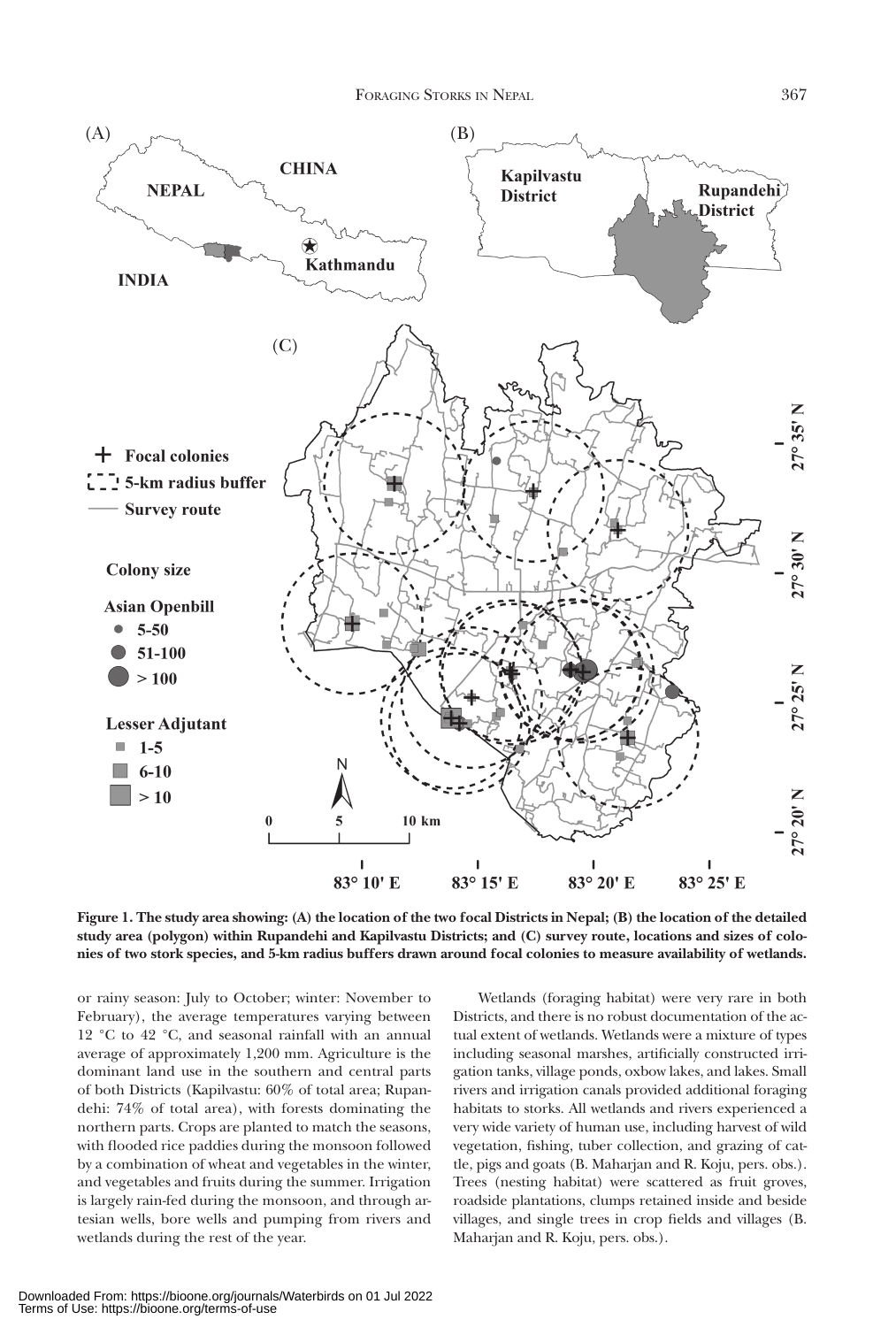# Field Methods

We used the extensive road network in the study area to conduct a preliminary survey in August 2014 and assess the presence of stork colonies (Fig. 1C). We also questioned farmers on locations of colonies that were not visible from the road. Several established colonies of Asian Openbills were located during the preliminary survey. We instituted regular behavioral observations at colonies and continued to monitor the road route on a fortnightly basis to locate new colonies as they were initiated. Lesser Adjutants commenced nesting in September 2014. Behavioral observations at colonies were continued until all chicks of both focal species had fledged in late January 2015. Analyses focused on behavioral observations made between September 2014 and January 2015.

We defined a colony as a group of storks nesting on a contiguous canopy that may have had more than one tree. Both focal species formed monospecific colonies. We located 14 Asian Openbill colonies (mean colony size =  $52 \pm 51$  SD; Range =  $5-130$ ; median size = 19; total nests = 725) and 35 Lesser Adjutant colonies (mean colony size =  $2.9 \pm 2.7$  SD; Range = 1-13; median size = 2; total nests = 101). For focal observations, we could only use four Asian Openbill colonies (colony size: Range = 21-130) that had newly hatched chicks when fieldwork commenced on 30 August 2014. We chose nine colonies of Lesser Adjutants (colony size: Range = 1-13) that encompassed all available colony sizes for this species.

#### Variable Descriptions

*Provisioning time.* The dependent variable was time taken by adult birds to return to nests to provision chicks and was measured by conducting focal-nest observations. For Asian Openbill colonies, two to three observers selected four to six observable nests from a vantage point at each sitting. All nests were observable simultaneously in all of the focal Lesser Adjutant colonies. Observations were made from a distance ensuring that birds were not flushed. The time between the departure of an adult stork from the nest to its return was recorded in minutes. One adult usually remained at the nest ensuring that the measured time was the time taken for the adult to find prey and return to the nest where food was regurgitated (as with ingested food) or given to chicks (as with large prey like snakes). We discarded incomplete observations (departure or return time unknown), as well as observations when returning birds carried back nesting material, returned to roost and did not feed chicks, or when both adults departed from nests. For analyses, we retained only complete observations, which constituted 69% of all observations for the Asian Openbill ( $n = 329$ , total time  $= 8,766$ min) and 54% for Lesser Adjutants (*n* = 370, total time = 14,472 min). Observations were carried out at colonies from sunrise to noon, or until birds that departed before noon returned, and were repeated fortnightly.

*Colony size.* The first independent variable was colony size. We walked around all trees with colonies and carefully included brief approaches to below the canopy, and enumerated all nests once every fortnight. Three people conducted the counts each time to minimize the chance of nests being left out. While nesting at individual colonies was staggered, nests with fledged chicks were not reused by pairs nesting later in the season in both species. The highest number of nests counted at the end of the nesting for each colony (all or nearly all of the chicks had fledged) was used as colony size.

*Brood size.* We recorded the number of chicks in each focal nest during each observation period. Based on observed brood sizes of the two species (Asian Openbill: 1-4; Lesser Adjutant: 1-3) in nests that could be recognized by location, chicks did not seem to switch nests as seen occasionally with White Storks (*Ciconia ciconia*) (Redondo *et al*. 1995).

*Chick age.* We recorded behaviors across three broad age classes of stork chicks. Stage I included chicks that were barely visible from the ground, had only downy feathers on the head, were unable to stand for more than a few seconds, and did not reach the hock of adults when upright. Stage II included chicks that had nearcomplete replacement of head feathers, had nearly all downy feathers on wings, were able to stand but with very little wing flapping, and reached the wing feathers of adults when fully upright. Stage III included chicks that had very few down feathers and wing feathers in various stages of development, were exercising wings regularly, and were taller than wing-height of adults when upright.

*Season.* The progression of the nesting season from September 2014 to January 2015 was another variable of interest. The flooding of fields was reduced from late September onward in preparation for the ripening rice. Rice was harvested between late October and mid-November, and was replaced almost immediately with wheat and vegetables, leading to a drier and less homogenous landscape. Normally, the rainfall season is July-October, but during the study it continued erratically until February 2015. Consequently, we assumed that food availability changed for both species. We used the date of behavioral observations as a continuous variable, with "1" representing the first calendar date.

*Wetlands and crop fields.* We measured habitat (extent of wetlands and extent of crop fields) around each colony using a Landsat 8 (U.S. Geological Survey 2015) satellite image that covered the entire study area and was pan-sharpened using Erdas Imagine (Hexagon Geospatial 2006) to get a resolution of 15 x 15 m. We used an image from 27 October 2014, which was immediately after the rainfall season. The pan-sharpened image was subjected to unsupervised classification using the "Isodata algorithm" in Erdas Imagine with a convergence threshold of 0.95 to get 201 clusters. Each cluster was assigned to a broad land cover class. Incorrectly classified pixels were visually identified and recoded using area of interest (AOI). Human habitation patches had signatures overlapping with fallow fields; we identified these on Google Earth and used on-screen digitization to create AOIs, which were then used to correct the image classification. The study area was spread across 880 km2 , and classified images yielded the following land use classes: crop fields (all crops; 84.0%),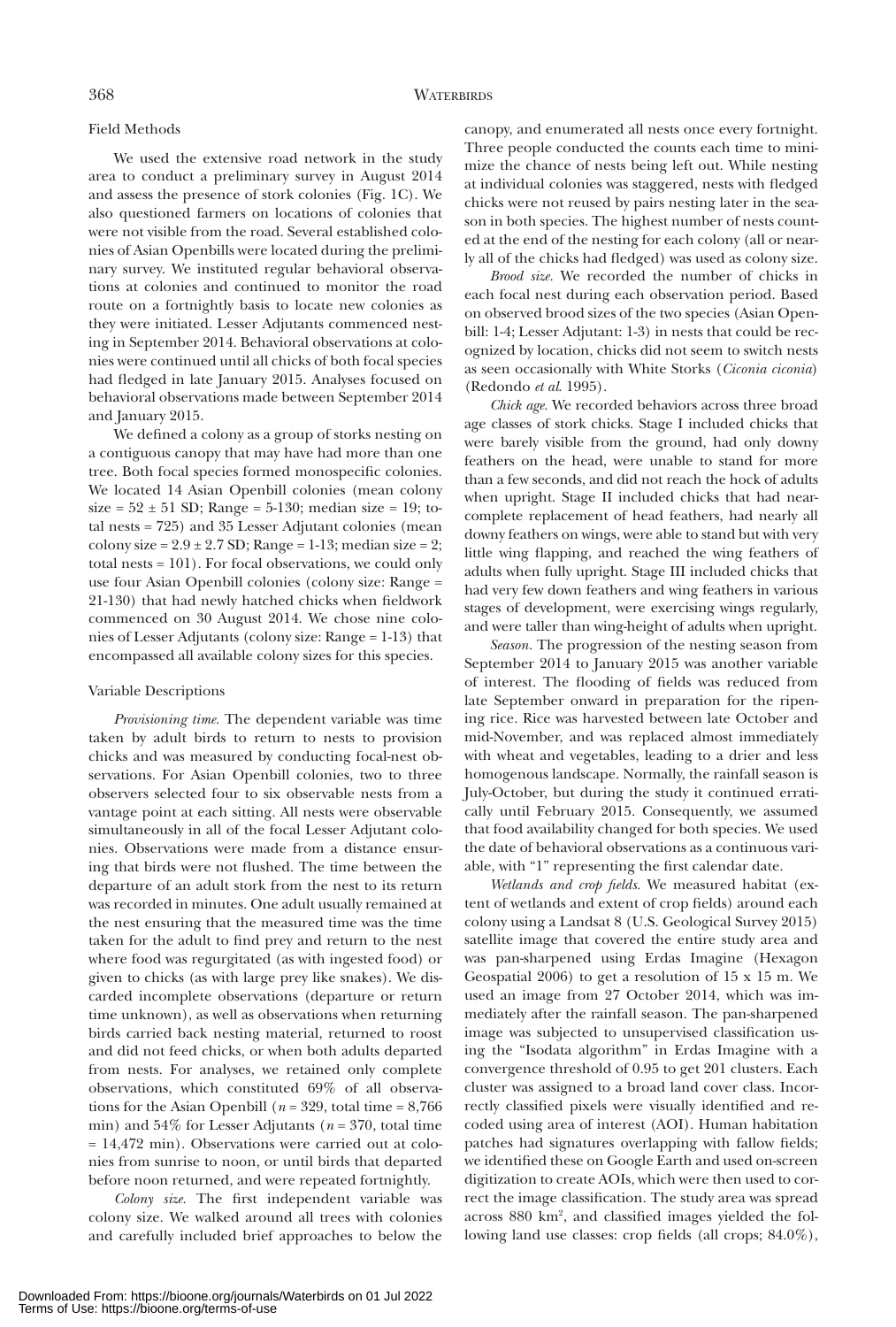tree cover (6.9%), human settlements (3.4%), open lands (uncultivable lands with no vegetation; 2.8%), wetlands (including marshes, lakes, ponds, and rivers; 2.5%), and scrublands (0.4%). An overall accuracy of 94.17% was achieved by assigning 20 random points for each class (total  $n = 120$ ) and using the original pansharpened image as a reference image. We used a 5-km radius buffer around each focal colony to measure the area (in km2 ) of two primary land uses (crop fields and wetlands) where storks were observed foraging during fieldwork. This buffer is within the range of, or smaller than, foraging distances of storks in other studies (Bryan and Coulter 1995; Herring *et al*. 2015). Both stork species likely altered foraging distances with the progression of the season due to changes in habitat and associated prey availability, as has been observed in heronry-nesting waterbirds elsewhere (Brzorad *et al*. 2015; Herring *et al*. 2015). However, we restricted our analyses to a one-time measurement of habitat availability using a conservative buffer size.

Food habits of the two focal stork species have not been studied in detail anywhere, but based on *ad hoc* observations of dietary items brought to the nests, diet overlap seemed minimal. More importantly, there was minimal overlap of the nesting season (Koju 2015; Maharjan 2015). Therefore, we have provided separate analyses for each species. Time of day potentially has an effect on foraging, and we reduced this bias by conducting observations before noon.

#### Analyses

We first assessed if variables at the colony level and extents of habitats were correlated. Colony size was not strongly correlated to average brood size in both species (Pearson's *r*, *P* > 0.7: Asian Openbill, *r* = 0.19; Lesser Adjutant, *r* = 0.26). Extent of wetlands around focal colonies was strongly and negatively correlated to extent of crop fields for both species (*P* < 0.02). We retained extent of wetlands for the analyses to allow testing of our *a priori* hypotheses. All analyses were conducted for each species separately.

We used a multi-model information-theoretic inference approach to test the relative strength of our hypothesis (Burnham and Anderson 2002). We used generalized additive mixed models (GAMM) for the analyses using package 'gamm4' (Wood and Scheipl 2014) in statistical program R (R Development Core Team 2015). GAMM is a non-parametric extension of the more commonly used generalized linear mixed models (GLMM), and are useful to fit models with data sets that are hierarchical and over-dispersed (Lin 1999; Zuur *et al*. 2009). They are particularly useful when the data are nested, and have strong non-linear fits with predictor variables. Since data collection was nested at the colony level with observations made at multiple nests in each colony, we used colony identity as the random variable. This also helped to avoid the assumption of no spatial autocorrelation in the data. We specified a Poisson distribution for all analyses, and avoided over-fitting by restricting the number of knots in smoothing splines (*k*) when range of values of explanatory variables was small (brood size,  $k = 3$  or 4 depending on the species; chick age,  $k = 3$ ; colony size,  $k =$  number of different sized colonies; wetland extent,  $k =$  number of colonies since the measurements were restricted to focal colonies). We generated graphs for estimated smoothers with each individual variable for both stork species to visually assess the nature of fit and provide potential ecological reasons for the fits.

We ran the null model (only random intercept), five univariate models, and a full model with all five variables, as well as two additional models to match with our *a priori* hypotheses, for a total of nine models for each species. The coefficient for the random intercept was highly significant (*P* < 0.01) in all models, and smoothing terms were highly significant  $(P < 0.01)$  for nearly all variables (except for colony size in Asian Openbills and wetlands for both species) pointing to the suitability of GAMM for analyses. For models that converged, we generated Akaike Information Criterion (AIC) values with the statistical package R using the function 'model\$mer' in package 'gamm4' to compare between models (Wood and Scheipl 2014).

# **RESULTS**

Provisioning times were, on average, lower for Asian Openbills ( $\bar{x}$  = 26.59, SD = 32.92) compared to Lesser Adjutants ( $\overline{x}$ )  $= 38.15$ , SD  $= 50$ ), with considerable variations in both species. GAMM-based model fits showed that provisioning times were weakly affected by wetland extent alone for both species, and had AIC values less than that of the null model for both species (Tables 1 and 2). For both species, associations of provisioning times with two colony-level variables (brood size and chick age) and season were considerably better than the null

**Table 1. Model selection statistics (df = degrees of freedom of residuals;** Δ**AIC = difference in AIC values between the particular model and the model with the lowest AIC (10,140.9); Deviance = model deviance) for factors affecting provisioning times by adult birds at nests of Asian Openbills in lowland Nepal. (Models "Full" and "Wetlands + colony size + season" did not converge, and are not included in the Table.)**

| Model             | df  | <b>AAIC</b> | Deviance |
|-------------------|-----|-------------|----------|
| Wetlands + season | 336 | 0.0         | 10.130.9 |
| Season            | 337 | 2.0         | 10,134.9 |
| Chick age         | 338 | 759.6       | 10.894.5 |
| <b>Brood</b> size | 338 | 803.2       | 10.938.1 |
| Null              | 339 | 866.3       | 11,003.2 |
| Colony size       | 338 | 868.3       | 11,003.2 |
| Wetlands          | 338 | 868.3       | 11,003.2 |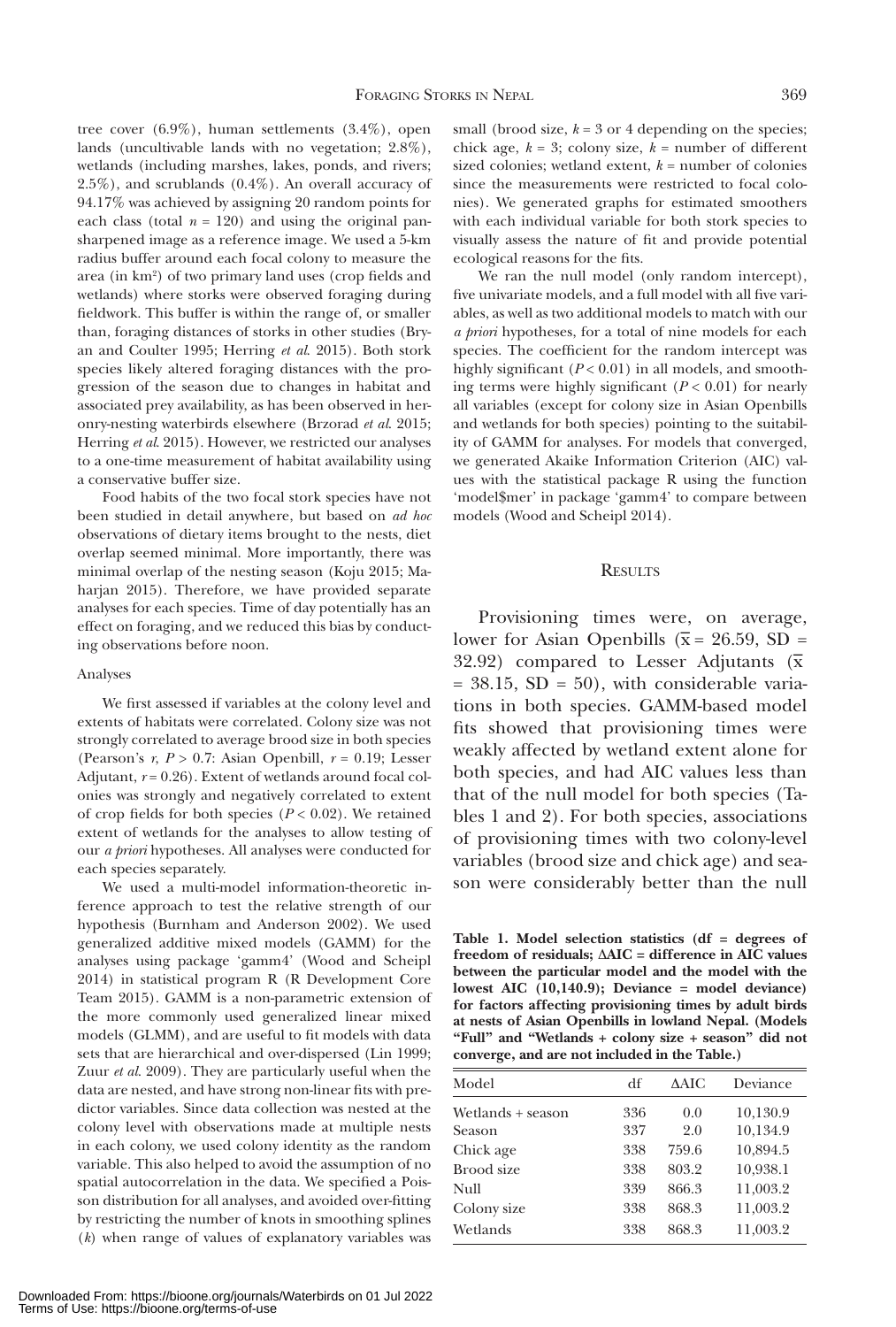**Table 2. Model selection statistics (df = degrees of freedom of residuals;** Δ**AIC = difference in AIC values between the particular model and the model with the lowest AIC (15,256); Deviance = model deviance) for factors affecting provisioning times by adult birds at nests of Lesser Adjutants in lowland Nepal. (Model "Full" included all five variables.)**

| Model                                         | df  |      | AAIC Deviance    |
|-----------------------------------------------|-----|------|------------------|
| Full                                          | 371 | 0.0  | 15,236.0         |
| Season                                        | 377 | 78.5 | 15,326.5         |
| Wetlands + $\frac{1}{2}$ colony size + season | 373 | 79.9 | 15,319.9         |
| Wetlands + season                             | 375 |      | 81.6 15,325.6    |
| Chick age                                     | 378 |      | 1,045.5 16,295.5 |
| Brood size                                    | 378 |      | 2,054.7 17,304.7 |
| Null                                          | 379 |      | 2.100.5 17.352.5 |
| Colony size                                   | 378 |      | 2,101.3 17,351.3 |
| Wetlands                                      | 378 |      | 2.102.5 17.352.5 |

model, with season being the most important variable.

For Asian Openbills, the univariate model with season was considerably better than the next model (757 AIC units), and including wetlands improved the model marginally (two AIC units). Brood size had a non-linear association with provisioning time decreasing when brood sizes were  $> 3$  (Fig. 2). Provisioning time increased nearly linearly with chick age. Provisioning time had a strongly non-linear association with season, increasing initially (early September) and then fluctuating about a mean until all chicks fledged in mid-October (Fig. 2).

For Lesser Adjutants, the top model included all the variables, and was considerably better than the next best model (Table 2). The next three models included season;

they were within four AIC units and were substantially better than the subsequent models with chick age and brood size (963 AIC units). However, models with chick age and brood size were greatly improved relative to the null model (45 AIC units). Provisioning time was highest for brood sizes of one, but declined and was similar for brood sizes of two or three, and increased almost linearly with chick age (Fig. 3). Provisioning time fluctuated as the season progressed, increasing greatly in late September and again in early to mid-December (Fig. 3).

# **D**ISCUSSION

Variables had strong non-linear associations with provisioning times, with a strong nested effect due to individual colonies, of both stork species, which underscores the value of using GAMMs. In line with our *a priori* hypotheses, most of the colony-level variables (brood size and chick age) were substantially better than the null model for both species. However, contrary to expectations, extent of wetlands around colonies did not greatly impact provisioning times of both stork species in lowland Nepal. Instead, season, which represented the changing cropping patterns and wetness on the landscape, had the highest effect of any single variable on provisioning times of both species. This was particularly evident with Lesser Adjutants (Fig. 3), which increased provisioning times in late September (as the rice began to



**Figure 2. Estimated smoothers of provisioning times against individual variables (see x-axis labels) using generalized additive mixed models for Asian Openbills. All smoothers are centered around zero. Relationships with colony size and extent of wetlands were very weak and are not shown here. Season extends from 6 September to 22 October 2014 on the x-axis.**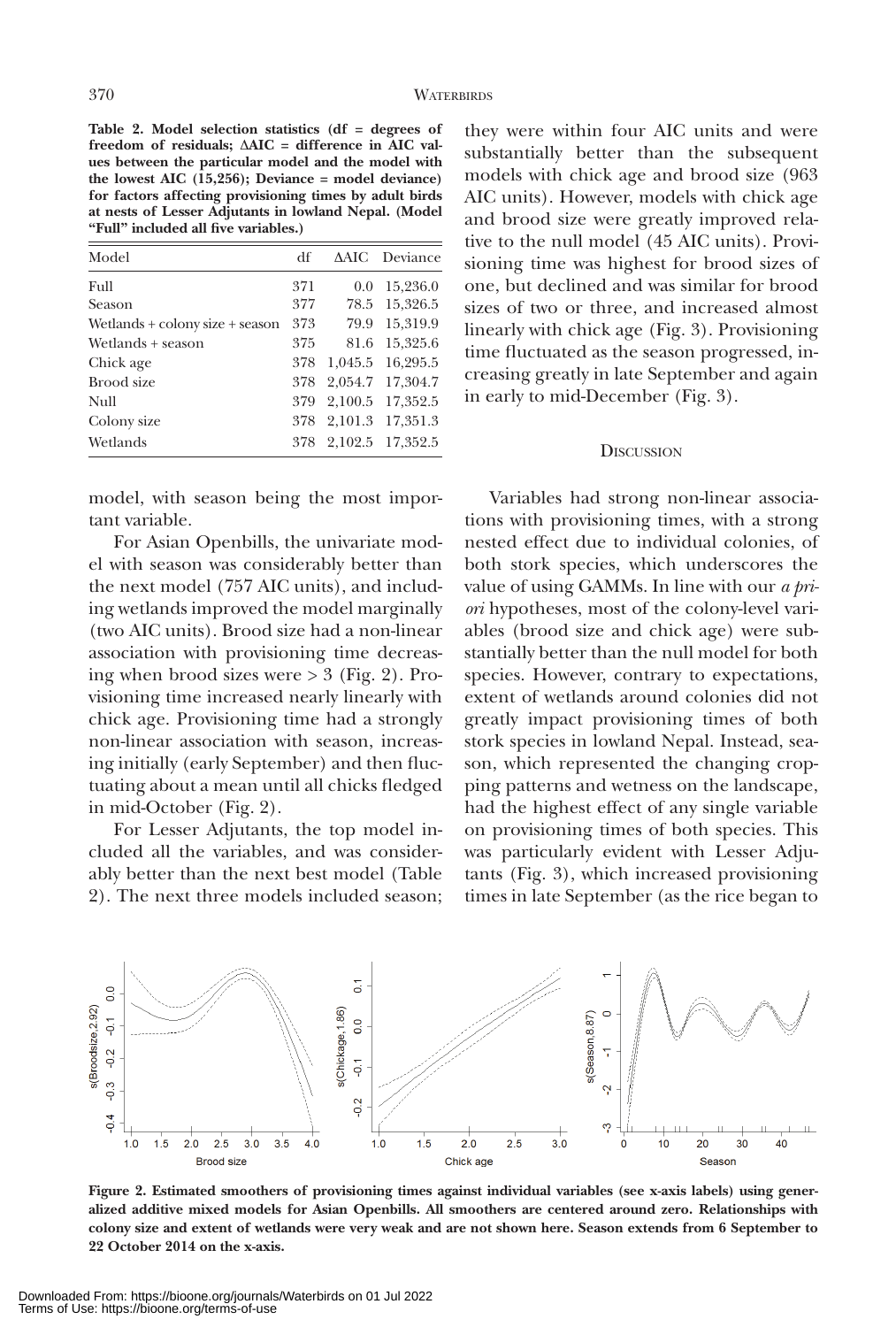

**Figure 3. Estimated smoothers of provisioning times against individual variables (see x-axis labels) using generalized additive mixed models for Lesser Adjutants. All smoothers are centered around zero. Relationship with extent of wetlands was very weak and is not shown here. Season extends from 10 September 2014 to 7 January 2015 on the x-axis.**

ripen) and in mid-December (when wheat planting had been entirely completed). It is likely that the dominance of farmlands overwhelmed the effects of wetlands, which constituted < 3% of the landscape. Also contrary to expectation, Lesser Adjutant provisioning times were most influenced by a combination of all the variables (Table 2), suggesting that studies that test habitat impacts in similar landscapes will need to control for colony-level and temporal variables.

There was strong support for hypothesis 2 for Asian Openbills; the most important model has wetlands and season, suggesting that food from both wetlands and the flooded fields were important for this species. Asian Openbill nesting began during the early-monsoon season, and chicks had largely fledged before the monsoon ended, when both fields and wetlands were still flooded. These findings are analogous to observed habitat use by Asian Openbills in the India portion of the Gangetic floodplain, where they preferred wetlands and irrigation structures such as canals as foraging habitats (Sundar 2006). Asian Openbill occupancy of the landscape during the monsoons, when rice was the dominating crop,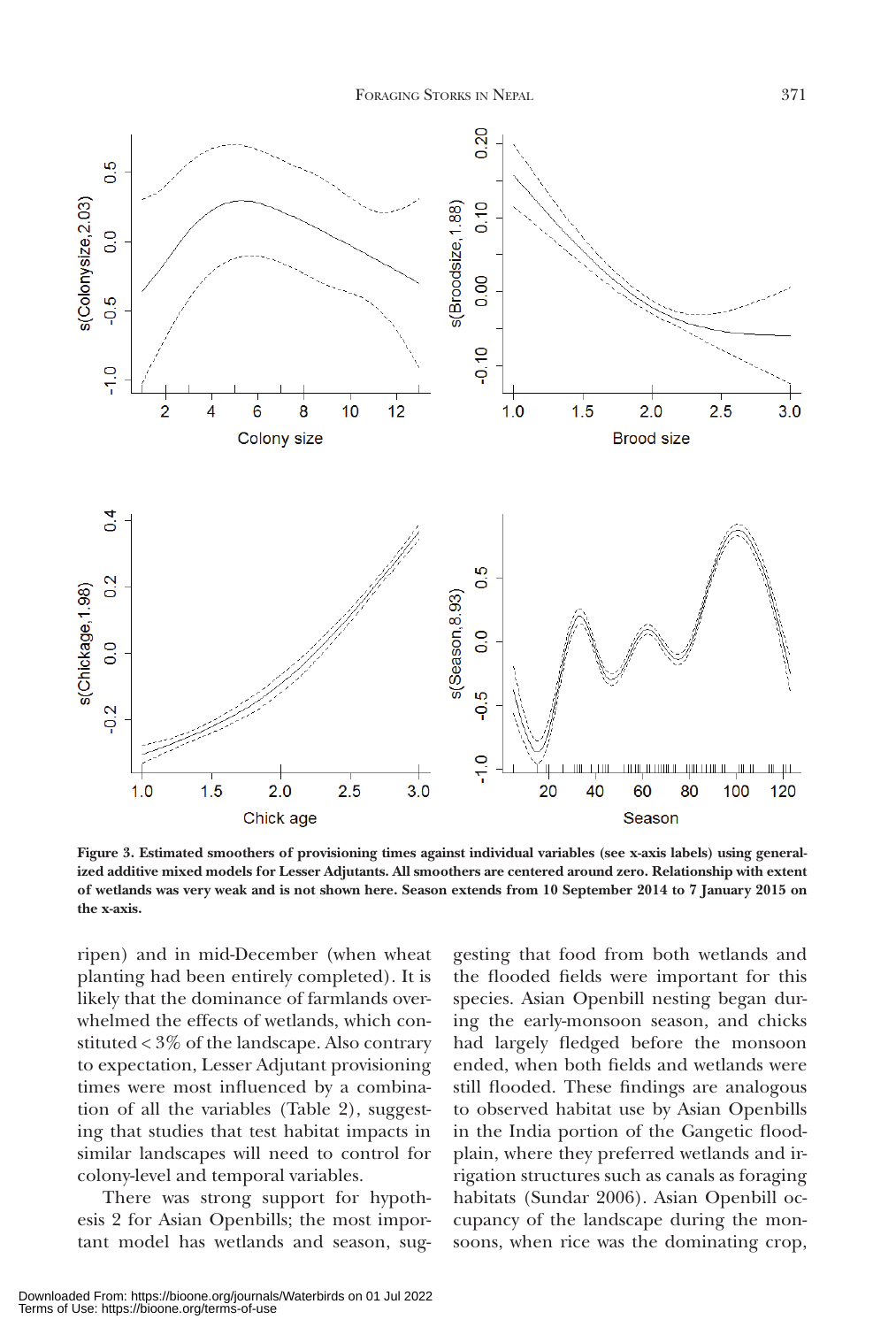was similarly very high (Sundar and Kittur 2012). The model with season and wetland for Lesser Adjutants, however, was a poorer fit than the model with season alone, suggesting poor support for hypothesis 2 for this species. Lesser Adjutant provisioning started toward the end of the monsoon season until late-winter, when wetlands were drying up and also facing increased human use, which would render wetlands less suitable as foraging habitats. Model selection therefore matched cropping patterns and human activity on the landscape, and also suggests that the farmlands are important foraging habitats for Lesser Adjutants. Results therefore suggest that: 1) deterioration of wetlands (condition or extent) on this landscape will affect stork (particularly Asian Openbill) provisioning times negatively; and 2) changes in cropping patterns can have dual impacts – they can affect stork behavior as well as accentuate the impact of wetland persistence or loss on stork foraging.

Colony size, surprisingly, had very little effect on provisioning times of both species in contrast to our hypothesis 3. Asian Openbills had a wide variability in colony sizes and Lesser Adjutants are large birds, which had led us to suspect that even modest increases in colony sizes would be reflected in provisioning times. This lack of effect is likely due in part to the small sample size of focal colonies, especially for Asian Openbills. A nonlinear effect was visible for Lesser Adjutants, but the effect was weak relative to other variables. Results likely reflect the availability of adequate food on the landscape for both species at current population levels and observed colony sizes.

Provisioning times increased with chick age for both species. This was similar to other waterbirds when adult birds had the lowest provisioning times (or highest provisioning rates) immediately after chicks hatched (Auclair *et al*. 2015). Adults of both species also returned faster when nests had larger broods. This suggests that colony-level parameters cannot be ignored entirely in similar studies, and their importance relative to landscape-scale variables such as habitats need to be assessed simultaneously.

We were unable to document quality and size of food brought back by storks and assume that they remained similar throughout the nesting season. We also assumed that provisioning was highest in the mornings, and that storks did not alter feeding regimes throughout the season. These aspects require confirmation via the use of video equipment. In our study area, however, the risk of video cameras being stolen is high.

We were only able to include habitat measurements as a one-time measurement despite knowledge that the extent of crop fields and wetlands altered over the course of the study. We were also unable to assess prey availability, change in prey availability, and relationship of prey availability to daily rainfall as the season progressed. Few assessments have been made in this region of availability of stork prey in crop fields and non-protected wetlands in agricultural landscapes. Future studies can focus on these lesser-known aspects in combination with behavioral and population-related metrics.

One variable of potential interest for future studies is the proximity of colonies. It is likely that colonies clustered together deplete food much more rapidly relative to more dispersed colonies. We were unable to incorporate this aspect into our analyses since we did not have information on colonies present immediately outside of our study area.

Our study provides additional evidence of the utility of relatively simple behaviors, such as provisioning times of adults at nests, in colonial nesting waterbirds to assess potential impacts of habitats and agricultural practices. We also showcase the utility of GAMM in being very useful to work with non-linear associations between variables, and with nested data. Finally, we underscore the enormous ecological value of the agricultural landscapes in central, lowland Nepal in helping maintain significant populations of two stork species that were hitherto unknown. Lowland Nepal, like much of the neighboring plains of India, is geared to experience increased human populations and associated development (Inskipp *et al*. 2016). The study area surrounds the World Heri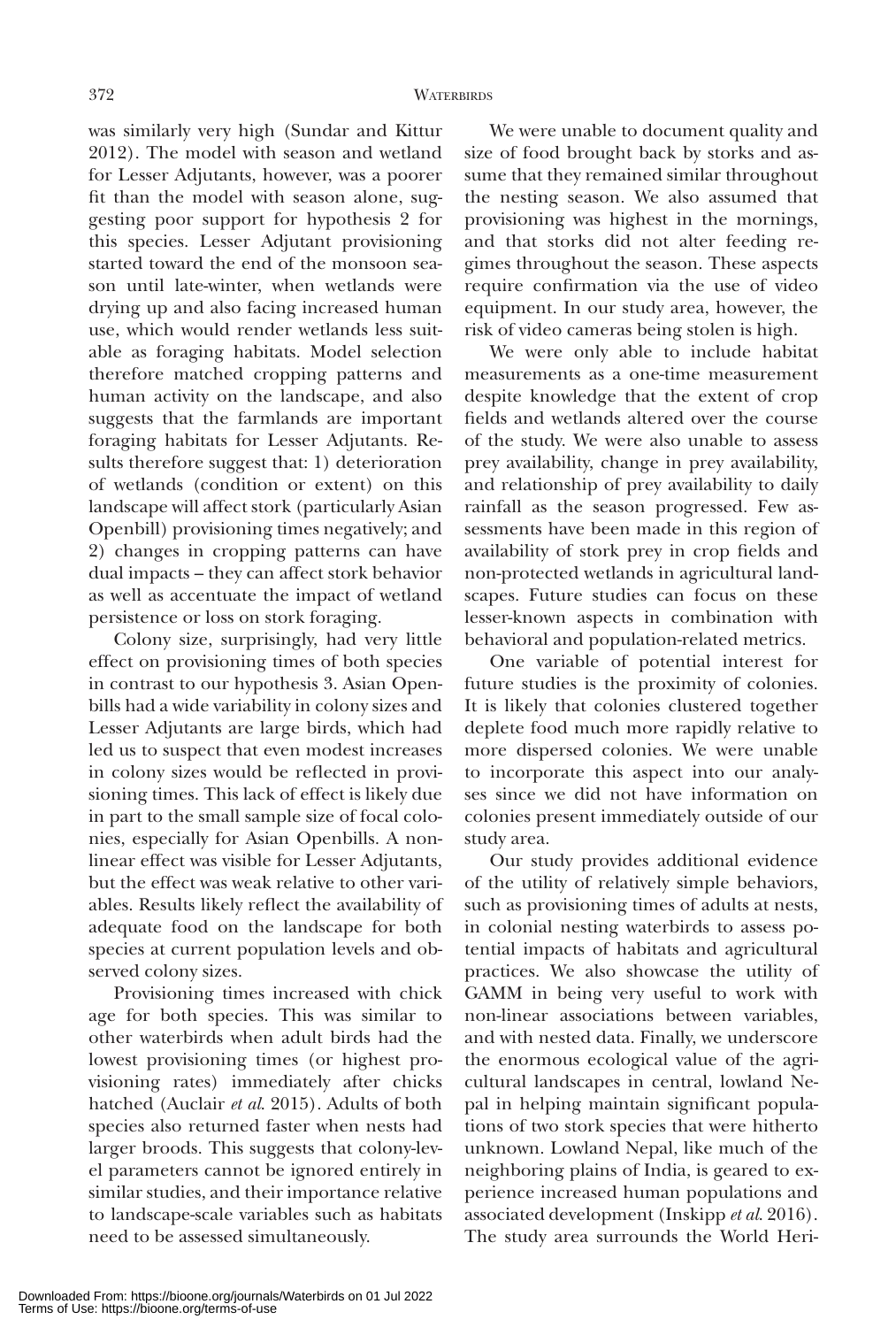tage site of Lumbini, the birthplace of Lord Buddha, and there is growing concern that poorly planned development will damage the site both physically (e.g., via pollutants) and spiritually (via reducing the natural/traditional nature of the landscape) (Paudel *et al*. 2013). Our study provides new information to show that large-scale development plans that do not explicitly incorporate the ecological benefits of the agricultural landscape into planning processes will be deleterious to species such as storks.

#### **ACKNOWLEDGMENTS**

This project was conducted as part of the long-term monitoring effort of Program SarusScape established jointly by the Nature Conservation Foundation (NCF) and the International Crane Foundation (ICF). At NCF and ICF, KSGS and SK thank J. Langenberg, S. Prabhakaran, and N. Raj for administrative support. Fieldwork for this paper was conducted as part of BM's and RK's Master's theses in Environmental Science at Khwopa College; both are Nepali nationals and complied with national laws and rules for wildlife research as mandated for observational studies outside reserves by the Department of National Parks and Wildlife Conservation, Nepal. BM, RK, KSGS and KRG thank the Research Committee and R. Jayakhwo of Khwopa College for facilitating the thesis work. We thank Bhikku Vivekananda for literature on the Lumbini World Heritage Site. KSGS thanks the Arthur L. and Elaine V. Johnson Foundation, Polly and Bo Beal, Karen and Joseph Branch, the Bryan Guinness Foundation, ICF, Maggie Jones and David Linton for multi-year support to Program SarusScape. The manuscript was subject to ICF internal review prior to publication. We also thank two anonymous reviewers for helpful comments on an earlier draft.

#### Literature Cited

- Alonso, J. C., J. A. Alonso and L. M. Carrascal. 2011. Habitat selection by foraging White Storks, *Ciconia ciconia*, during the breeding season. Canadian Journal of Zoology 69: 1957-1962.
- Anderson, S. K., D. D. Roby, D. E. Lyons and K. Collis. 2005. Factors affecting nest provisioning by Caspian Terns nesting in the Columbia River estuary. Waterbirds 28: 95-105.
- Anderson, S. K., D. D. Roby, D. E. Lyons and K. Collis. 2007. Relationship of Caspian tern foraging ecology to nesting success in the Columbia River estuary, Oregon, USA. Estuarine, Coastal and Shelf Science 73: 447-456.
- Auclair, M. M., K. A. Ono and N. G. Perlut. 2015. Brood provisioning and nest survival of *Ardea herodias* (Great Blue Heron) in Maine. Northeastern Naturalist 22: 307-317.
- Baral, H. S. 2005. Surveys for Lesser Adjutant *Leptoptilos javanicus* in and around Kosi Tappu Wildlife Reserve, Nepal. Forktail 21: 190-193.
- BirdLife International. 2012. *Anastomus oscitans*. The IUCN Red List of Threatened Species, v. 2012.1. http://dx.doi.org/10.2305/IUCN.UK.2012-1.RLTS. T22697661A40232058.en, accessed 1 December 2015.
- BirdLife International. 2013. *Leptoptilos javanicus*. The IUCN Red List of Threatened Species, v. 2013.2. http://dx.doi.org/10.2305/IUCN.UK.2013- 2.RLTS.T22697713A49015832.en, accessed 1 December 2015.
- Bryan, A. L., Jr. and M. C. Coulter. 1995. Foraging strategies and energetic costs of foraging flights by breeding Wood Storks. Condor 97: 133-140.
- Brzorad, J. N., A. D. Maccarone and H. M. Stone. 2015. A telemetry-based study of Great Egret (*Ardea alba*) nest-attendance patterns, food-provisioning times, and foraging activity in Kansas, USA. Waterbirds 38: 162-172.
- Burnham, K. P. and D. R. Anderson. 2002. Model selection and multimodel inference: a practical information-theoretic approach, 2nd ed. Springer-Verlag, New York, New York.
- Datta, T. and B. C. Pal. 1993. The effect of human interference on the nesting of the openbill stork *Anastomus oscitans* at the Raiganj Wildlife Sanctuary, India. Biological Conservation 64: 149-154.
- Fasola, M., D. Rubolini, E. Merli, E. Boncampagni and U. Bressan. 2010. Long-term trend of heron and egret populations in Italy, and the effects of climate, human-induced mortality, and habitat on population dynamics. Population Ecology 52: 59-72.
- Fidorra, J. C., P. C. Frederick, D. C. Evers and K. D. Meyer. 2015. Selection of human-influenced and natural wetlands by Great Egrets at multiple scales in the southeastern USA. Condor 118: 46-56.
- Frederick, P., D. E. Gawlik, J. C. Ogden, M. I. Cook and M. Lusk. 2009. The White Ibis and the Wood Stork as indicators for restoration of the everglades ecosystem. Ecological Indicators 9S: S83-S95.
- Hancock, J. A., J. A. Kushlan and M. P. Kahl. 1992. Storks, ibises and spoonbills of the world. Academic Press, London, U.K.
- Herring, G., H. K. Herring and D. E. Gawlik. 2015. Social cues and environmental conditions influence foraging flight distances of breeding Wood Storks (*Mycteria americana*). Waterbirds 38: 30-39.
- Hexagon Geospatial. 2006. Erdas Imagine, v. 9.1. Hexagon Geospatial, Norcross, Georgia. http://www. hexagongeospatial.com/products/producer-suite/ erdas-imagine, accessed 1 December 2015.
- Inskipp, C., H. S. Baral, S. Phuyal, T. R. Bhatt, M. Khatiwada, T. Inskipp, A. Khatiwada, S. Gurung, P. B. Singh, L. Murray and others. 2016. The status of Nepal's birds: the national red list series. Zoological Society of London, London, U.K.
- Kahl, M. P. 1971. Food and feeding behavior of Openbill Storks. Journal für Ornithologie 112: 21-35.
- Kalam, A. and A. J. Urfi. 2007. Foraging and prey size of the painted stork. Journal of Zoology 274: 198-204.